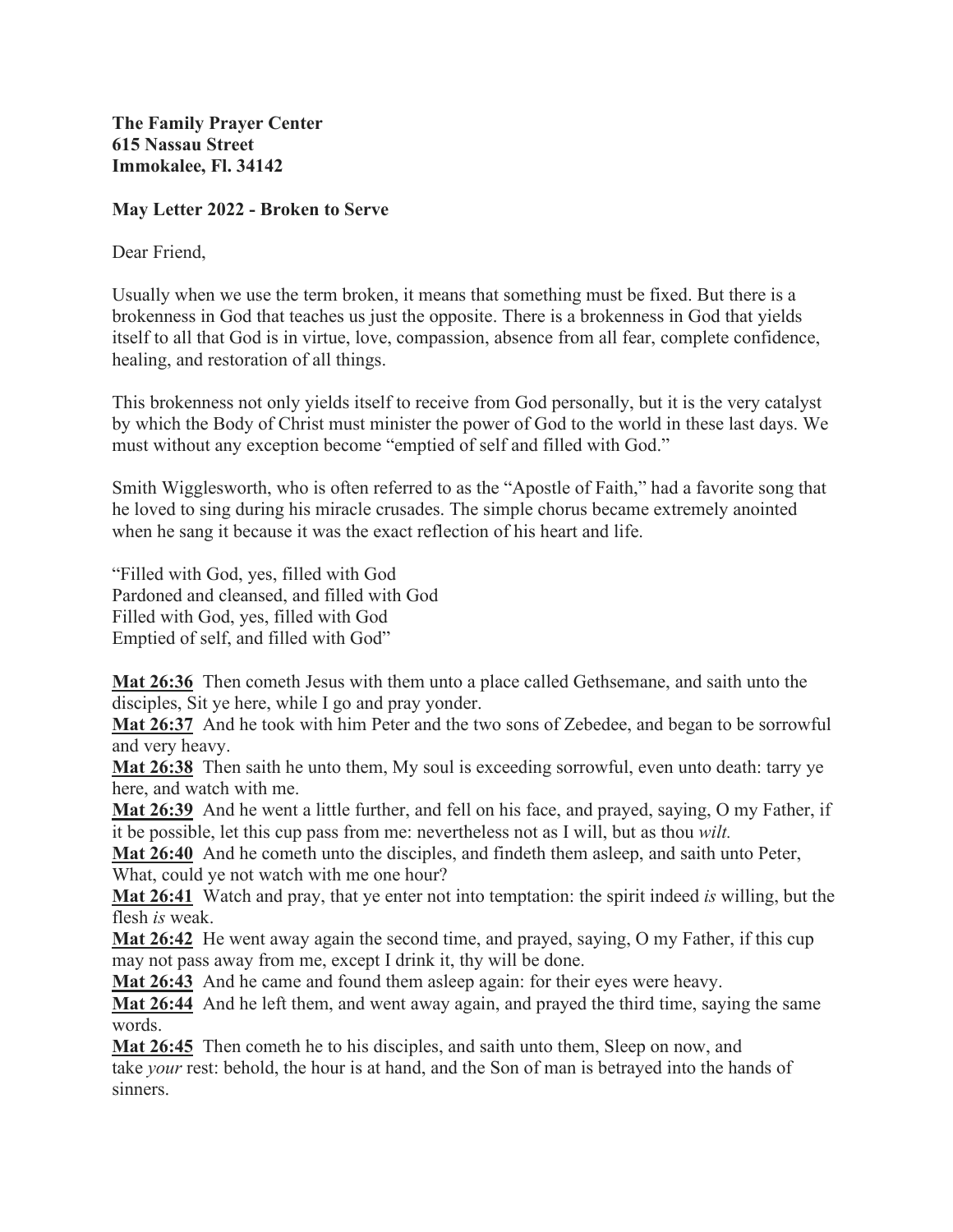**Mat 26:46** Rise, let us be going: behold, he is at hand that doth betray me.

Gethsemane was not only a physical place, but it was also a type of spiritual crushing. The word Gethsemane comes from two Aramaic or Hebrew words which, when put together, essentially mean "a place of pressing oils." It is no stretch at all to call it "a place of crushing."

What amazes me and gives me so much hope for my own spiritual development is what I read in verse 44.

**Mat 26:44** And he left them, and went away again, and prayed the third time, saying the same words.

What we see here is that Jesus, in the crucible of His life, went back into prayer a third time and said the same words in the effort to yield Himself over totally to the Father, saying repeatedly "Not my will, Father, but thy will be done!"

Luke in his gospel even notes that Jesus prayed each time even more earnestly, expressing His desire to yield and become broken.

**Luk 22:44** And being in an agony he prayed more earnestly: and his sweat was as it were great drops of blood falling down to the ground.

Some teachers will tell you that you never pray the same prayer twice because it's an act of unbelief, but here in this instance of yielding to the Father we see that there is no limit to time or repetition in becoming a broken and yielded vessel of the Father's will.

Some teachers will tell you that this example does not pertain to us because this was Jesus paying the ultimate price for humanity. But Paul teaches us something entirely different by using Christ's sufferings in obedience to serve as our example.

**Php 2:5** Let this mind be in you, which was also in Christ Jesus:

**Php 2:6** Who, being in the form of God, thought it not robbery to be equal with God:

**Php 2:7** But made himself of no reputation, and took upon him the form of a servant, and was made in the likeness of men:

**Php 2:8** And being found in fashion as a man, he humbled himself, and became obedient unto death, even the death of the cross.

Jesus humbled Himself (or yielded His will to the Father) and became obedient unto death. This was done continually on a daily basis. The last verse above says "even to the death of the cross," which was the ultimate sacrifice for all of humanity. He never would have been willing to do the last part if He had not been willing to do the daily part.

Pastor Dave Roberson would often say that "becoming yielded is the spirit of holiness."

Paul the apostle wrote these words concerning the power that was resident within us.